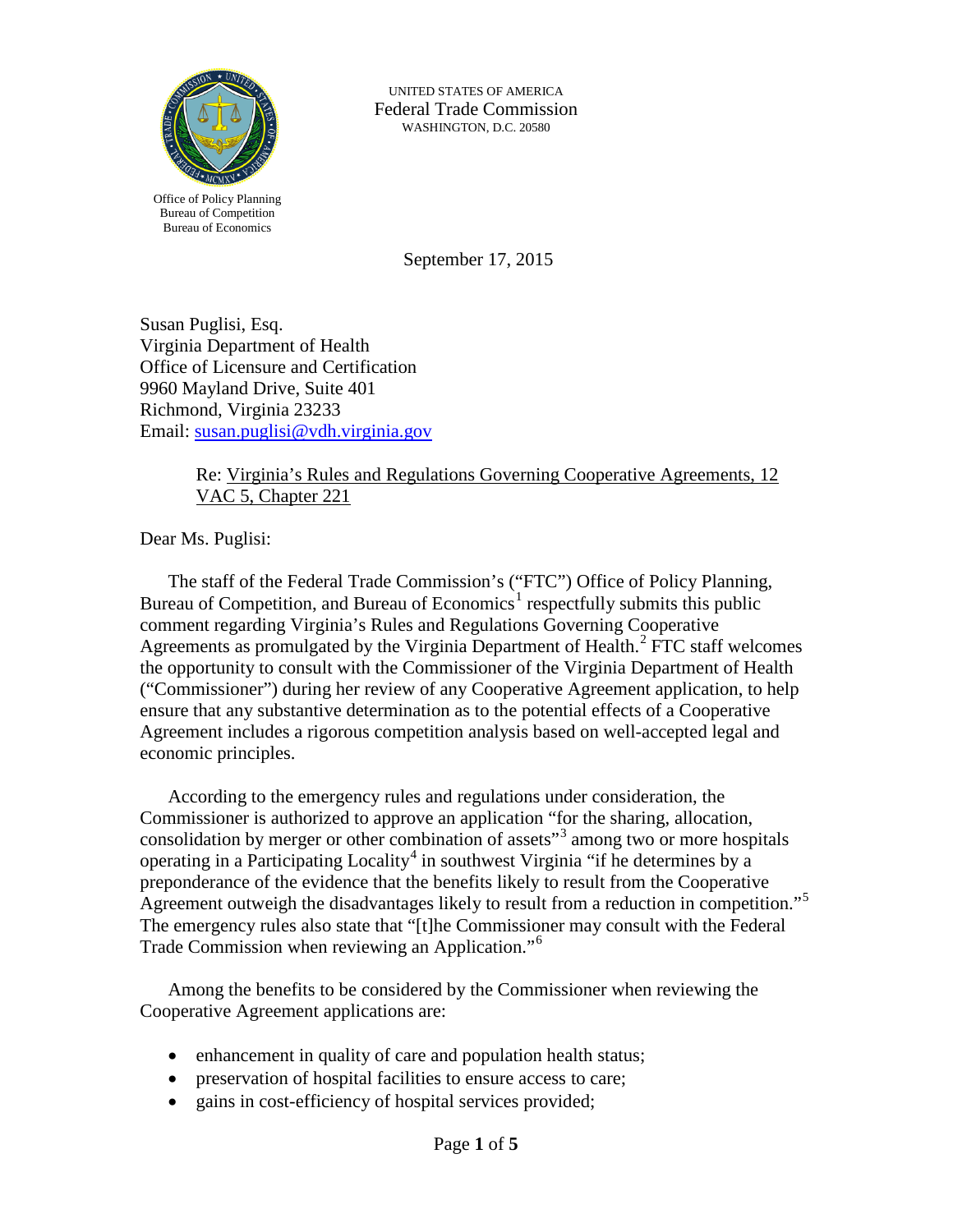- improvements in utilization of hospital resources and equipment;
- avoidance of duplication of hospital resources;
- participation in the state Medicaid program; and
- total cost of care.<sup>[7](#page-4-0)</sup>

Among the disadvantages to be considered by the Commissioner when reviewing the Cooperative Agreement applications are:

- adverse impact on the ability of payers to negotiate reasonable payment and service arrangements with providers;
- reduction in competition among providers;
- adverse impact on patients in the quality, availability, and price of health care services; and
- availability of alternative arrangements that are less restrictive to competition and achieve the same benefits or a more favorable balance of benefits over disadvantages.<sup>[8](#page-4-1)</sup>

FTC staff has significant expertise in evaluating proposed hospital and other health care provider mergers, including assessing whether the potential benefits of a transaction outweigh the potential anticompetitive harms. Indeed, many of the stated benefits and disadvantages that the Commissioner must consider are among those the FTC assesses when evaluating mergers between hospitals and other health care providers. Balancing these interests often involves a comprehensive and complex analysis of various market factors, including: the merging parties' overlapping services; market shares and market concentration levels; the closeness of competition between the merging parties; barriers to entry by other providers; economic analysis based on patient discharge and pricing data; efficiencies; and other potential merger benefits, such as cost savings or quality improvements. Our analysis usually considers information, documents, and data from a wide variety of sources, including the merging parties, third-party health care providers, health plans, and employers.

The FTC has substantial experience and devotes considerable resources to gather sufficient data and conduct detailed analyses to fully understand the likely competitive effects of all mergers, including proposed hospital combinations. In our experience, mergers between close competitors in highly concentrated health care provider markets are more likely to result in significant consumer harm than a merger in a less concentrated market. Settled antitrust jurisprudence establishes, for example, that a proposed merger that would result in a monopoly or near-monopoly is likely to raise serious antitrust concerns. Against the likely anticompetitive harm, we assess the efficiencies and procompetitive benefits likely to result from a merger. The antitrust agencies credit those efficiencies that are "merger-specific" (i.e., only likely to be achieved as a result of the merger and unlikely to be achieved through another manner or relationship having less anticompetitive effects), substantiated, and non-speculative. Consideration of whether credible efficiencies can offset a merger's anticompetitive harm depends not only on the magnitude of those efficiencies, but also on the extent to which those efficiencies are likely to be passed through to consumers. Thus, the greater the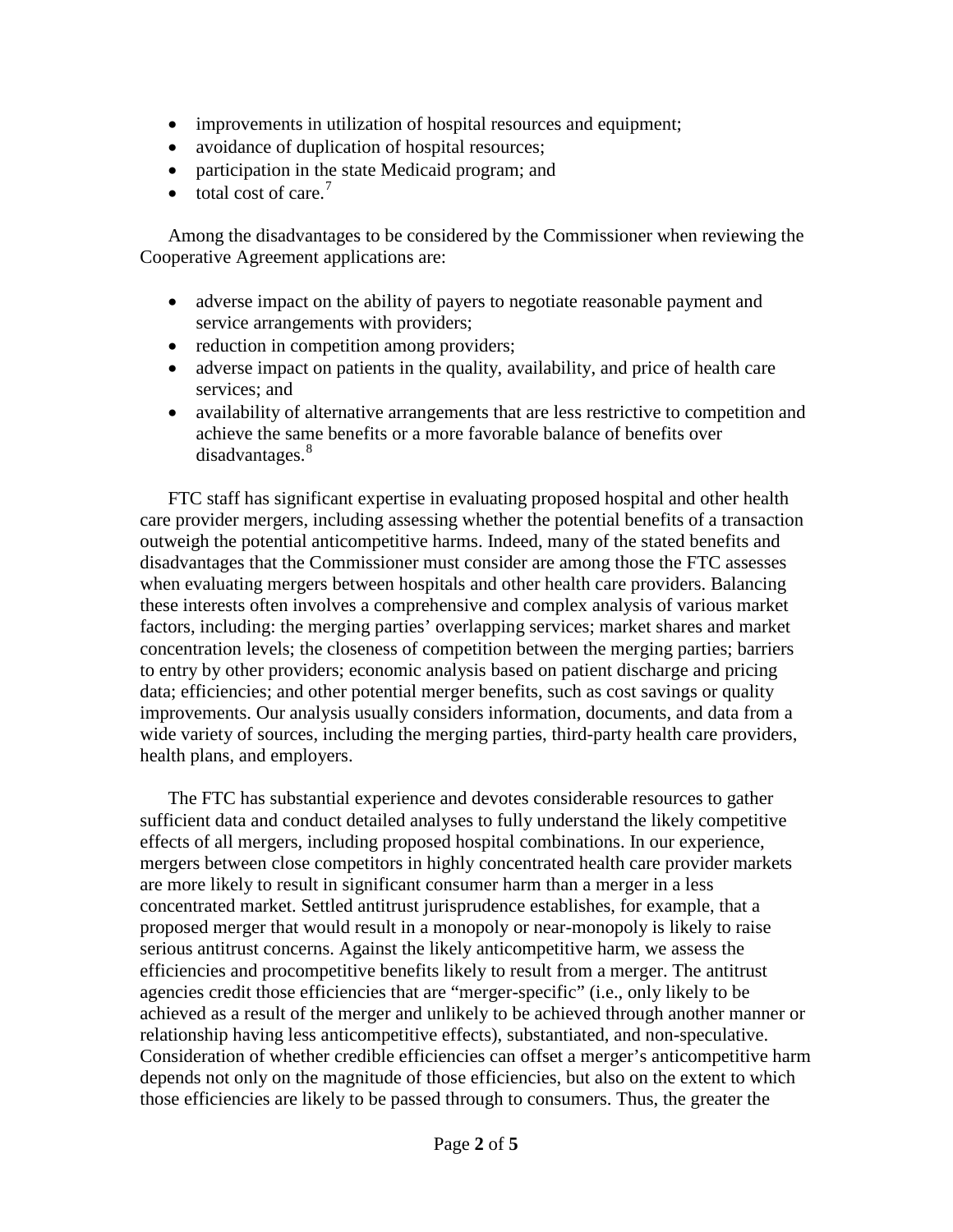likely anticompetitive harm from a merger – as with a merger to monopoly or nearmonopoly – the greater and more likely to be passed through to consumers the efficiencies need to be to pass muster under the antitrust laws. This methodology is appropriate when applying a "preponderance of the evidence" standard, as the Commissioner is required to do.

As the Commissioner likely is aware, and as we wish to emphasize, FTC staff has previously expressed concerns about Certificate of Public Advantage ("COPA") programs and other antitrust exemptions. The FTC has consistently advocated that legislation purporting to grant antitrust immunity is unnecessary to encourage procompetitive collaborations among health care providers.<sup>[9](#page-4-2)</sup> Rather, the antitrust laws are consistent with the laudable public policy goals of improving quality, reducing costs, and improving patient access for health care services in rural communities such as southwest Virginia.<sup>[10](#page-4-3)</sup> The FTC only seeks to prohibit under the antitrust laws those collaborations that are likely to *undermine* these goals and result in harm to consumers, including higher prices without any offsetting quality improvements.<sup>[11](#page-4-4)</sup> Consequently, efforts to shield such conduct from antitrust enforcement are likely to harm Virginia health care consumers, no matter how rigorous or well-intentioned the regulatory scheme may be.

Nevertheless, we recognize that the Virginia Department of Health must promulgate rules to implement Virginia's new COPA legislation. FTC staff is willing to provide any expertise and information that we are authorized to share in connection with the Commissioner's review of Cooperative Agreement applications. Likewise, to the extent that the Commissioner is able to share, FTC staff investigations may benefit from receiving information and materials submitted as part of any Cooperative Agreement application.<sup>[12](#page-4-5)</sup> Respectfully, we urge the Virginia Department of Health to incorporate these concepts of permissible sharing of information and expertise between the Commissioner and the FTC in the promulgated rules.

Respectfully submitted,

Marina Lao, Director Office of Policy Planning

Stephen Weissman, Deputy Director Bureau of Competition

Francine Lafontaine, Director Bureau of Economics

<sup>&</sup>lt;sup>1</sup> These comments express the views of the FTC's Office of Policy Planning, Bureau of Competition, and Bureau of Economics. These comments do not necessarily represent the views of the Commission or of any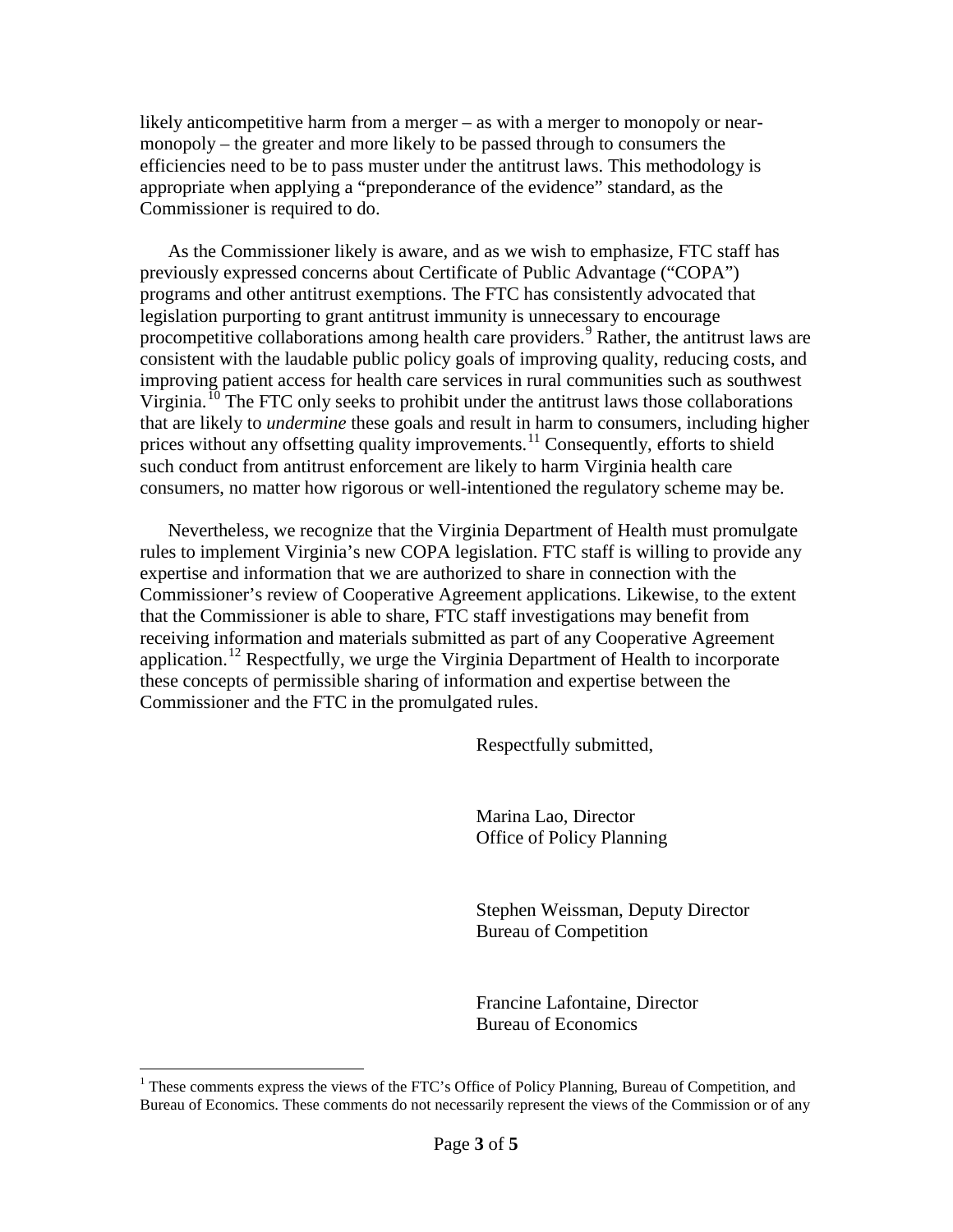individual Commissioner. The Commission has, however, voted to authorize staff to submit these comments. The Commission also authorized staff to provide oral comments at today's quarterly meeting of the Virginia Board of Health. *See*

[http://www.vdh.state.va.us/administration/meetings/documents/pdf/Agenda%20September%202015.pdf.](http://www.vdh.state.va.us/administration/meetings/documents/pdf/Agenda%20September%202015.pdf)

<span id="page-3-1"></span><sup>2</sup> *See* Va. Dep't of Health Regs, 12 VAC 5, Chapter 221, VIRGINIA'S RULES AND REGULATIONS GOVERNING COOPERATIVE AGREEMENTS at 218-30, *available at* [http://www.vdh.state.va.us/administration/meetings/documents/pdf/Agenda%20September%202015.pdf.](http://www.vdh.state.va.us/administration/meetings/documents/pdf/Agenda%20September%202015.pdf) The Virginia Department of Health is required to promulgate rules implementing the Code of Va., Chapter 741, § 15.2-5384.1, enacted pursuant to Virginia HB 2316 (Apr. 15, 2015), *available at* [https://leg1.state.va.us/cgi-bin/legp504.exe?151+ful+CHAP0741.](https://leg1.state.va.us/cgi-bin/legp504.exe?151+ful+CHAP0741)

<span id="page-3-2"></span><sup>3</sup> Va. Dep't of Health Regs, 12 VAC 5, at Chapter 221-20 ("Cooperative Agreement' means an agreement among two or more hospitals for the sharing, allocation, consolidation by merger or other combination of assets, or referral of patients, personnel, allocation, consolidation by merger or other combination of assets, or referral of patients, personnel, instructional programs, support services, and facilities or medical, diagnostic, or laboratory facilities or procedures or other services traditionally offered by hospitals.").

<span id="page-3-3"></span><sup>4</sup> *See* Va. Dep't of Health Regs, 12 VAC 5, at Chapter 221-20 ("'Participating Locality' means any county or city in the LENOWISCO or Cumberland Plateau Planning District Commissions and the Counties of Smyth and Washington and the City of Bristol with respect to which an authority may be organized and in which it is contemplated that the Authority will function.").

<span id="page-3-4"></span><sup>5</sup> Va. Dep't of Health Regs, 12 VAC 5, Chapter 221-80-H.

<span id="page-3-5"></span> $6$  Va. Dep't of Health Regs, 12 VAC 5, Chapter 221-80-B.

 $7$  *See* Va. Dep't of Health Regs, 12 VAC 5, Chapter 221-80-G.1.(a)-(h).

<sup>8</sup> *See* Va. Dep't of Health Regs, 12 VAC 5, Chapter 221-80-G.2.(a)-(d).

<sup>9</sup> *See, e.g.,* FTC Staff Comment to Sen. Michael H. Ranzenhofer and Assemblyman Thomas Abinanti, N.Y. State Legislature, Concerning S.B. 2647 and A. 2888, Intended to Exempt Certain Public Health Entities from the Antitrust Laws (June 2015),

[https://www.ftc.gov/system/files/documents/advocacy\\_documents/ftc-staff-comment-new-york-state](https://www.ftc.gov/system/files/documents/advocacy_documents/ftc-staff-comment-new-york-state-senator-ranzenhofer-new-york-state-assemblyman-abinanti-concerning/150605nypublichealthletter.pdf)[senator-ranzenhofer-new-york-state-assemblyman-abinanti-concerning/150605nypublichealthletter.pdf;](https://www.ftc.gov/system/files/documents/advocacy_documents/ftc-staff-comment-new-york-state-senator-ranzenhofer-new-york-state-assemblyman-abinanti-concerning/150605nypublichealthletter.pdf) FTC Staff Comment to Sen. Chip Shields, Or. State Legislature, Concerning S.B. 231-A, Intended to Exempt Certain Collaborations Among Competing Health Care Providers and Payers Participating in a Primary Care Transformation Initiative (May 2015),

[https://www.ftc.gov/system/files/documents/advocacy\\_documents/ftc-staff-comment-regarding-oregon](https://www.ftc.gov/system/files/documents/advocacy_documents/ftc-staff-comment-regarding-oregon-senate-bill-231a-which-includes-language-intended-provide-federal/150519oregonstaffletter.pdf)[senate-bill-231a-which-includes-language-intended-provide-federal/150519oregonstaffletter.pdf;](https://www.ftc.gov/system/files/documents/advocacy_documents/ftc-staff-comment-regarding-oregon-senate-bill-231a-which-includes-language-intended-provide-federal/150519oregonstaffletter.pdf) FTC Staff Comment to New York State Department of Health, Concerning Certificate of Public Advantage Applications, Intended to Exempt Performing Provider Systems from the Antitrust Laws (Apr. 2015), [https://www.ftc.gov/system/files/documents/advocacy\\_documents/ftc-staff-comment-center-health-care](https://www.ftc.gov/system/files/documents/advocacy_documents/ftc-staff-comment-center-health-care-policy-resource-development-office-primary-care-health-systems/150422newyorkhealth.pdf)[policy-resource-development-office-primary-care-health-systems/150422newyorkhealth.pdf;](https://www.ftc.gov/system/files/documents/advocacy_documents/ftc-staff-comment-center-health-care-policy-resource-development-office-primary-care-health-systems/150422newyorkhealth.pdf) FTC Staff Comment to Sen. Catherine Osten and Rep. Peter Tercyak, Conn. Gen. Assembly, Concerning H.B. 6431, Intended to Exempt Health Care Collaboratives from the Antitrust Laws (June 2013), [https://www.ftc.gov/sites/default/files/documents/advocacy\\_documents/ftc-staff-comment-connecticut](https://www.ftc.gov/sites/default/files/documents/advocacy_documents/ftc-staff-comment-connecticut-general-assembly-labor-and-employees-committee-regarding-connecticut/130605conncoopcomment.pdf)[general-assembly-labor-and-employees-committee-regarding-connecticut/130605conncoopcomment.pdf.](https://www.ftc.gov/sites/default/files/documents/advocacy_documents/ftc-staff-comment-connecticut-general-assembly-labor-and-employees-committee-regarding-connecticut/130605conncoopcomment.pdf)

<sup>10</sup> *See* Code of Va., Chapter 741, § 15.2-5368 (describing the unique health care challenges facing southwest Virginia communities as the basis for establishing the Southwest Virginia Health Authority and the Cooperative Agreement regulatory scheme).

<span id="page-3-0"></span><sup>11</sup> See Deborah L. Feinstein, Dir., Bureau of Competition, Remarks at the Fifth National Accountable Care